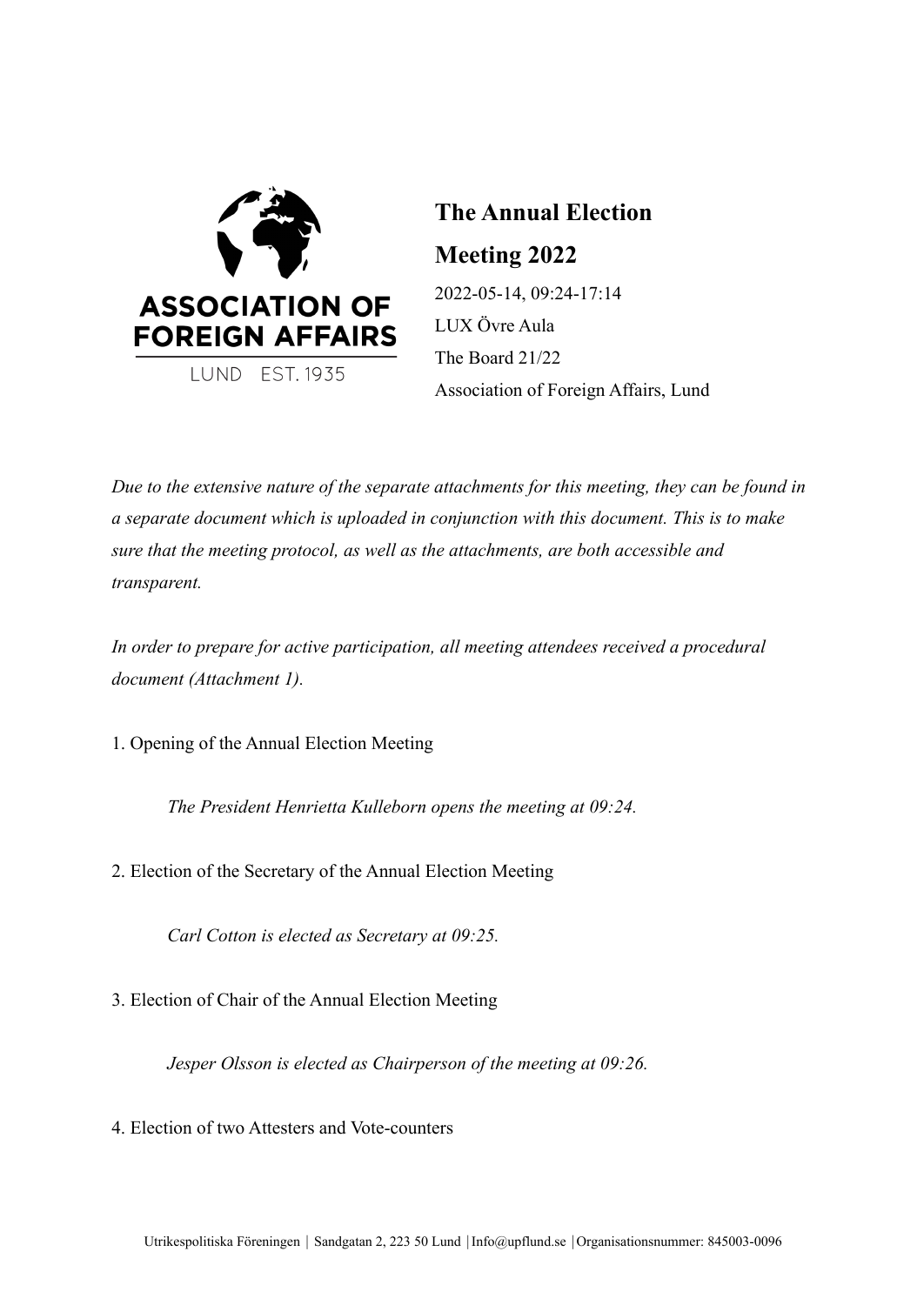*Jan Trudrung and Jette Strohschneider are elected as Attesters and Vote-counters at 09:27.*

5. Approval of the Electoral Roll

*The Chairperson Jesper Olsson proposes to set the Electoral Roll to 34, and asks the Attesters and Vote-counters to confirm this.*

*The Electoral Roll is set to 34, at 09:29.*

6. Consideration of Whether the Summons to the Annual Election Meeting was Carried Out in Accordance with the Statutes

*The President Henrietta Kulleborn describes the process of sending out the summons.*

*The Meeting approves of the circumstances under which the Summons were sent out at 09:30.*

7. Approval of the Agenda (Attachment 2)

*The nomination texts were sent to the meeting after the deadline had expired. Therefore, the President Henrietta Kulleborn proposes to add the nomination texts to the attachments.*

*Passed at 09:32.*

*The President Henrietta Kulleborn also proposes to amend the agenda by moving all points concerning positions that are vacant without a counter-candidate, to after the other points. This entails moving point 10., point 13., to after 14. The agenda will also be adjusted accordingly. They will thereby be the new points 13., and 14.. Point 14.5., will be the new point 14.8..*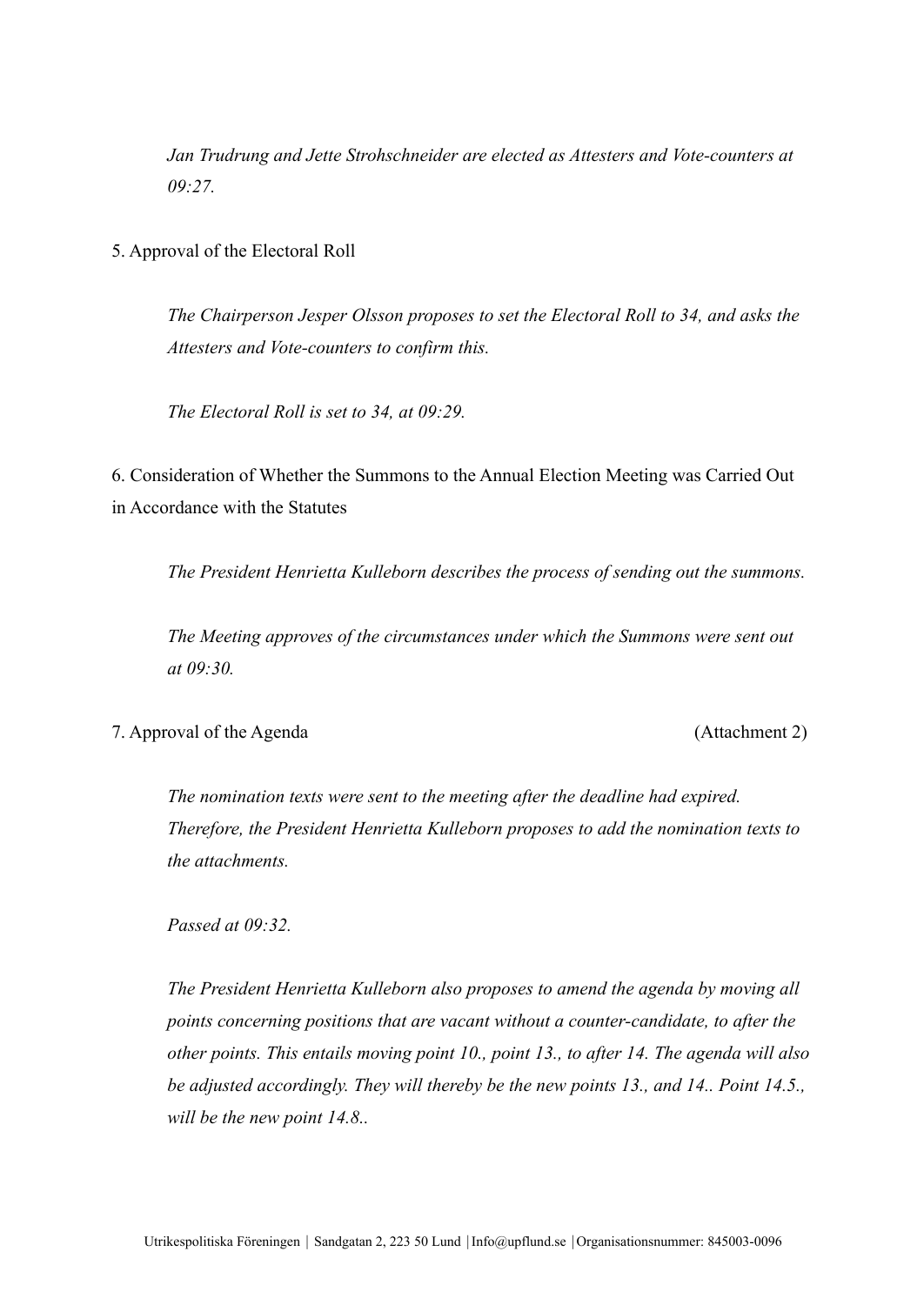*The amended agenda is approved at 09:33.*

# 8. The Nomination Committee's Working Procedures (Attachment 3)

*Damla Akkemik details the Working Procedures of the Nomination Committee.*

*The Working Procedures of the Nomination Committee is approved at 09:39.*

Attachments 4 and 5 presents the list of nominated candidates, as well as an updated list of all the nominated candidates. Attachment 6 presents nomination texts written by the Nominating Committee detailing their reasoning behind all nominations. Attachments 4 through 6 are applicable to points 9. through 15.6.

Chairperson Jesper Olsson proposes to open up all vacant positions for free nominations.

Passed at 09:41.

9. Election of the Association's President for the upcoming year of operations.

*Damla Akkemik presents the nominated candidate Annie Anderek for the position of President for the upcoming year of operations.*

*Annie Anderek introduces herself and speaks on her qualifications.*

*The meeting poses questions to the candidate.*

*Annie Anderek leaves the room as the Meeting asks questions to the Nominating Committee and discusses the candidate.*

*Annie Anderek is elected President for the upcoming year of operations at 09:54.*

10. Election of the Association's Secretary for the upcoming year of operations.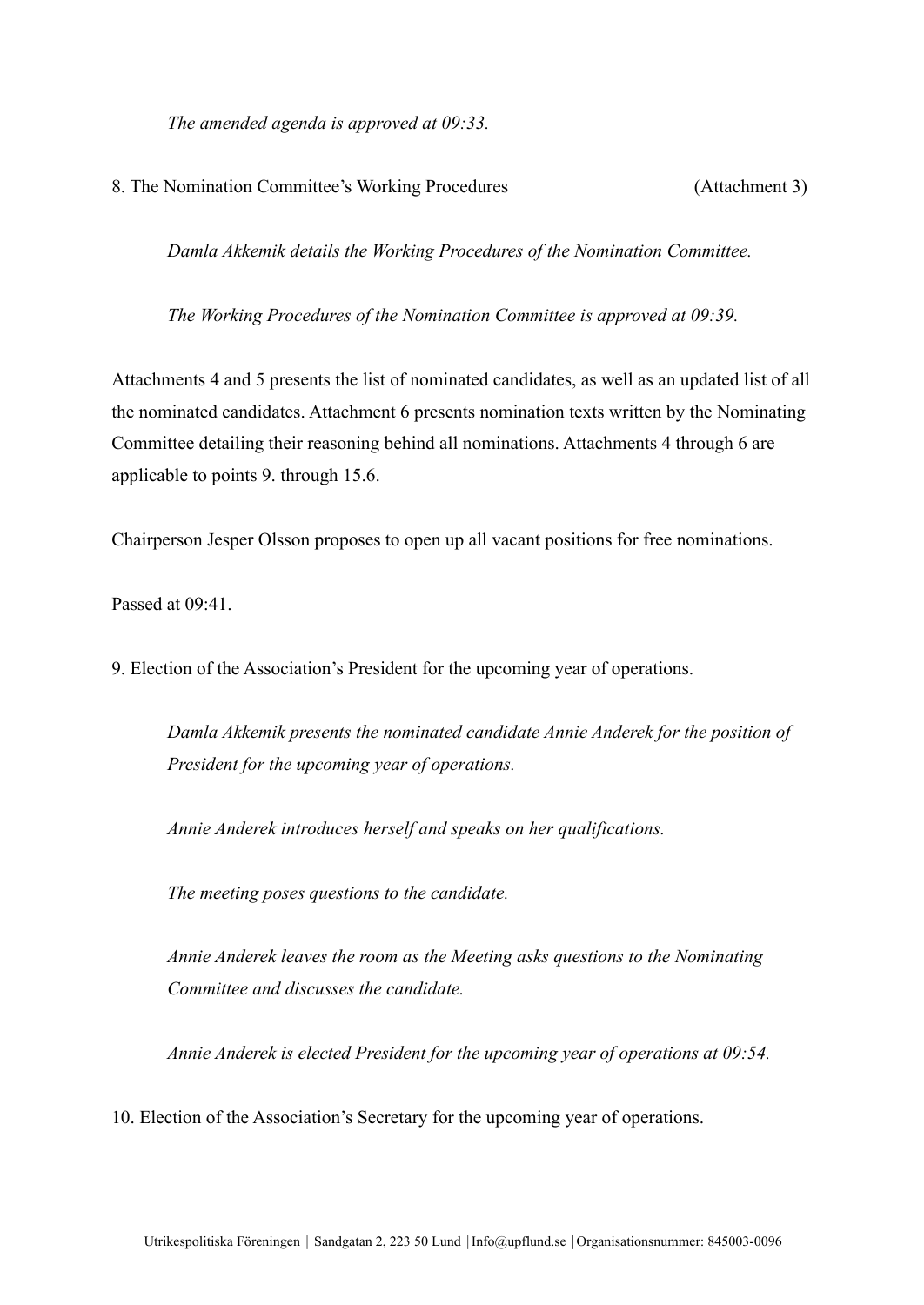*The position as Secretary is vacant, but Santeri Rönty has issued a counter-candidacy and nominates himself to the position of Secretary for the upcoming year of operations.*

*Santeri Rönty introduces himself and speaks on his qualifications.*

*The meeting poses questions to the candidate.*

*Santeri Rönty leaves the room as the Meeting asks questions to the Nominating Committee and discusses the candidate.*

*Karolina Boyoli proposes that if Santeri Rönty is elected as the Secretary of the upcoming year of operations, he will have to become a member of UPF Lund by the latest before his mandate begins and also either the Academic Society or Studentlund.*

*Passed at 10:21.*

*Santeri Rönty is elected Secretary for the upcoming year of operations at 10:21.*

11. Election of the Association's Treasurer for the upcoming year of operations.

*Damla Akkademik presents the nominated candidate Lucile Corcoran for the position of Treasurer for the upcoming year of operations.*

*Lucile Corcoran introduces herself and speaks on her qualifications.*

*The meeting poses questions to the candidate.*

*Lucile Corcoran leaves the room as the Meeting asks questions to the Nominating Committee and discusses the candidate.*

*Lucile Corcoran is elected Treasurer for the upcoming year of operations at 10:34.*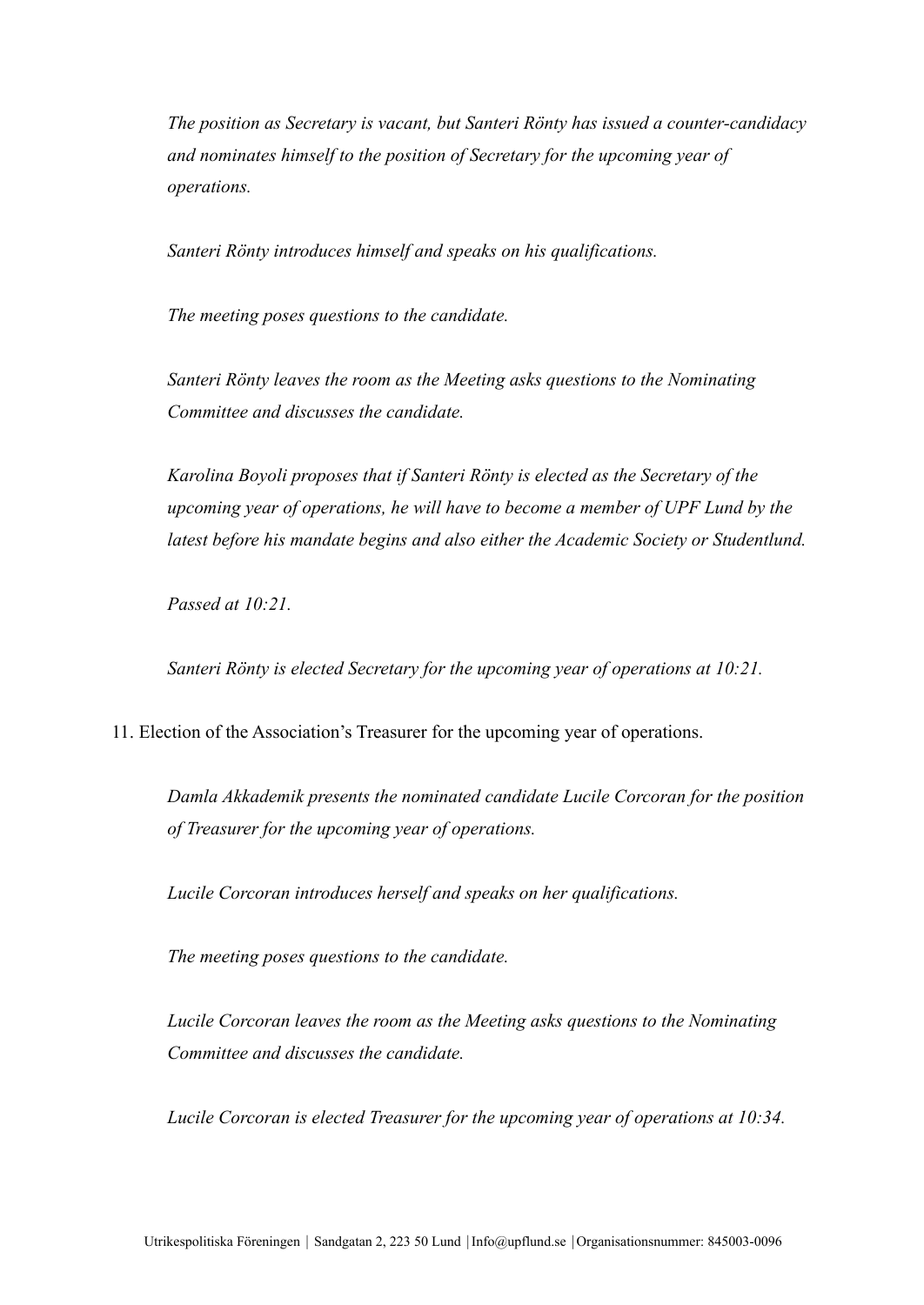12. Election of the Association's Head of a Committee and Board Member.

12.1. Election of the Heads of Activity

*Damla Akkademik presents the nominated candidates Ella Fasting and Isabella Silva Ortiz for the positions of Heads of Activity for the upcoming year of operations.*

*Isabella Silva Ortiz leaves the room during the presentation of Ella Fasting.*

*Ella Fasting introduces herself and speaks on her qualifications.*

*The meeting poses questions to the candidate.*

*Ella Fasting leaves the room.*

*Isabella Silva Ortiz re-enters the room.*

*Isabella Silva Ortiz introduces herself and speaks on her qualifications.*

*The meeting poses questions to the candidate.*

*Isabella Silva Ortiz leaves the room as the Meeting asks questions to the Nominating Committee and discusses the candidates.*

*Ella Fasting and Isabella Silva Ortiz are elected Heads of Activity for the upcoming year of operations at 10:57.*

#### **(The Chairperson Jesper Olsson declares the meeting adjourned for a break at 10:59)**

# **(The Chairperson Jesper Olsson declares the meeting re-opened at 11:12)**

12.2. Election of the Heads of Career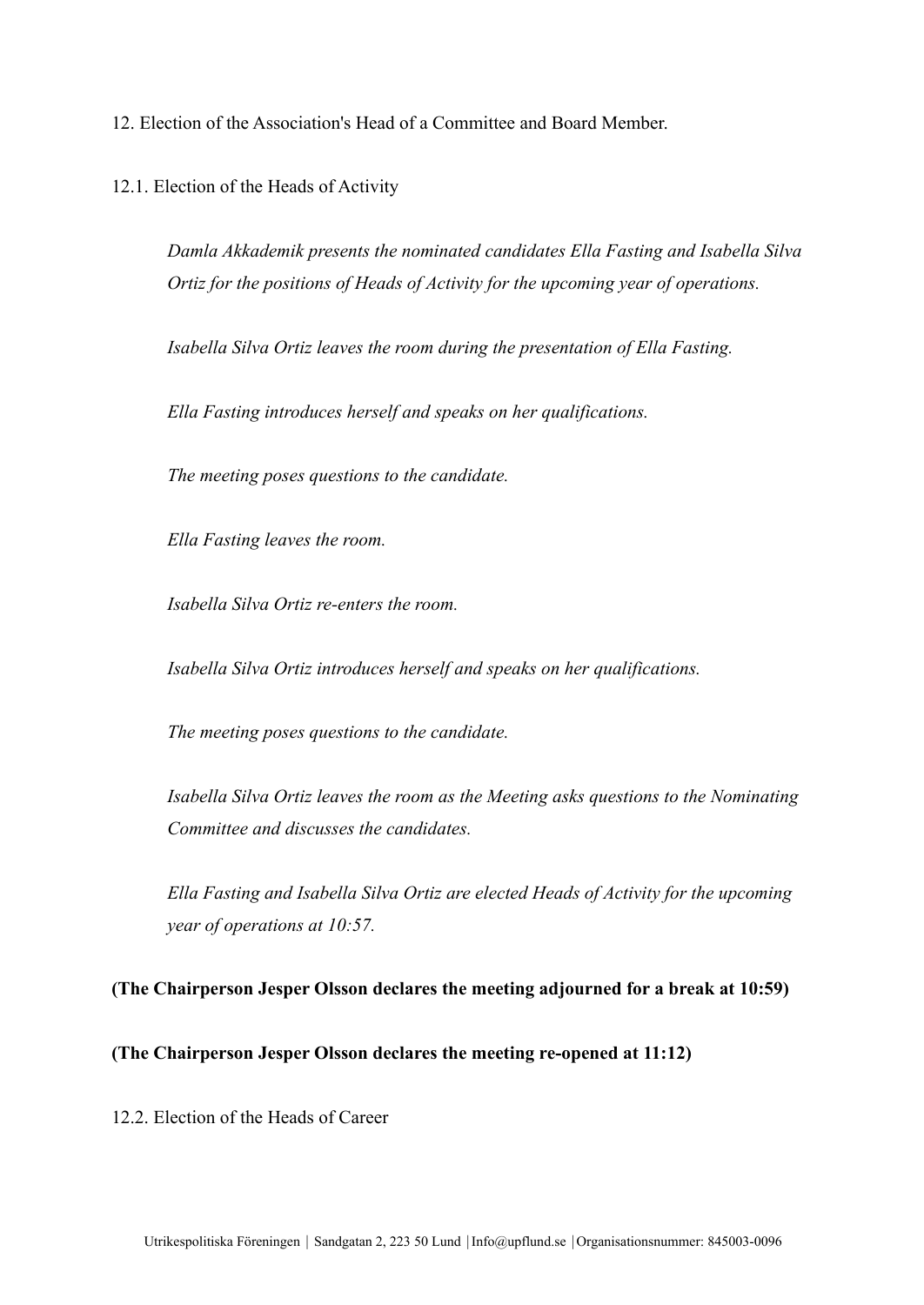*Damla Akkademik presents the nominated candidates Anna Holm and Victor Åstrand for the positions of Heads of Career for the upcoming year of operations.*

*Victor Åstrand leaves the room during the presentation of Anna Holm.*

*Anna Holm introduces herself and speaks on her qualifications.*

*The meeting poses questions to the candidate.*

*Anna Holm leaves the room.*

*Victor Åstrand re-enters the room.*

*Victor Åstrand introduces himself and speaks on his qualifications.*

*The meeting poses questions to the candidate.*

*Victor Åstrand leaves the room as the Meeting asks questions to the Nominating Committee and discusses the candidate.*

*Anna Holm and Victor Åstrand are elected Heads of Career for the upcoming year of operations at 11:26.*

12.3. Election of the Editor-in-Chief of Pod&Radio

*Damla Akkademik presents the nominated candidates Elliot Gunnel and Hassan El-Saghir for the positions of Editor-in-Chief of Pod&Radio for the upcoming year of operations.*

*Hassan El-Saghir leaves the room during the presentation of Elliot Gunnel.*

*Elliot Gunnel introduces himself and speaks on his qualifications.*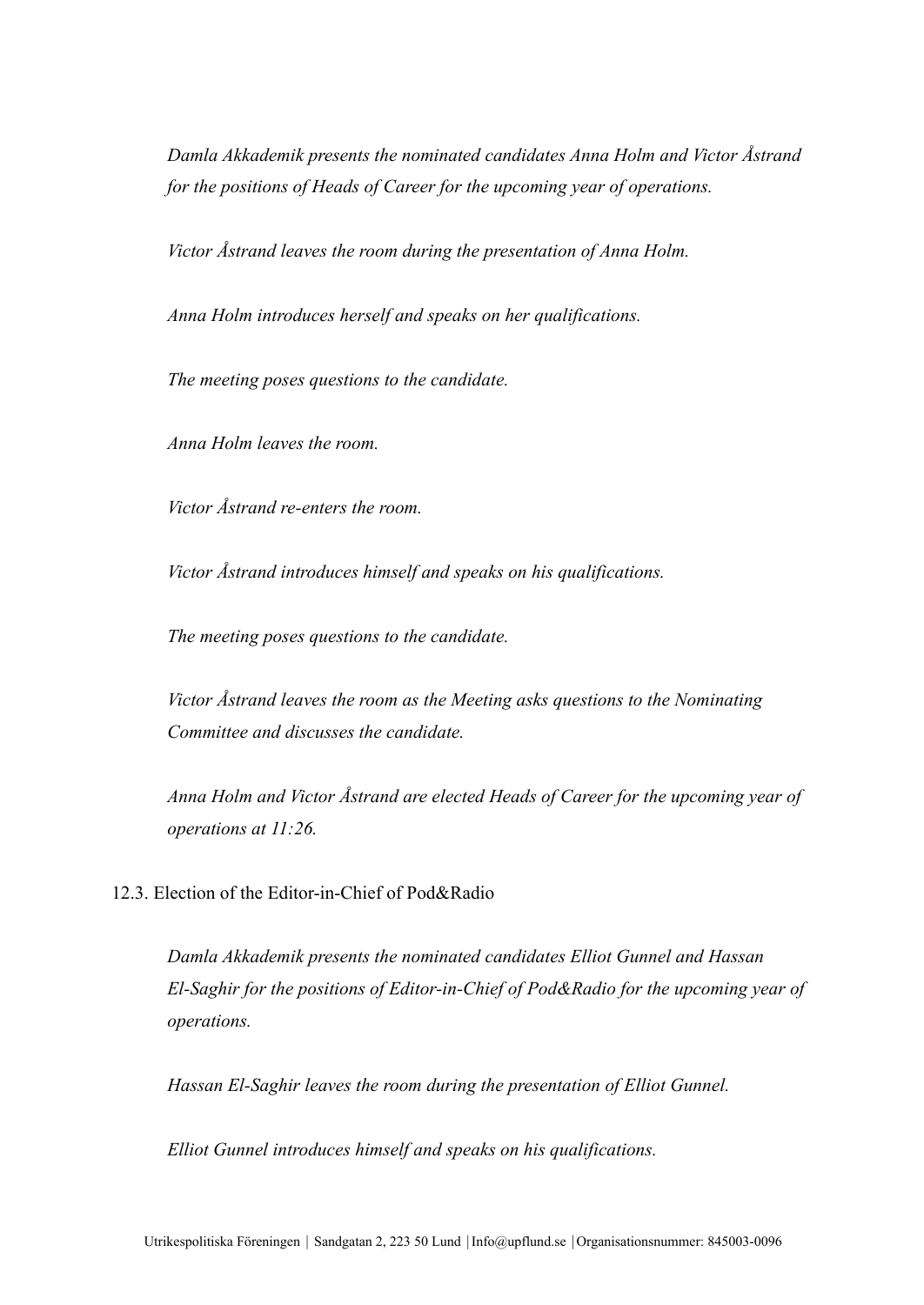*The meeting poses questions to the candidate.*

*Elliot Gunnel leaves the room.*

*Hassan El-Saghir re-enters the room.*

*Hassan El-Saghir introduces himself and speaks on his qualifications.*

*The meeting poses questions to the candidate.*

*Hassan El-Saghir leaves the room as the Meeting asks questions to the Nominating Committee and discusses the candidates.*

*Elliot Gunnel and Hassan El-Saghir are elected Editors-in-Chief of Pod&Radio for the upcoming year of operations at 11:51.*

12.4. Election of the Heads of PR

*The positions of Heads of PR are vacant. Zahra Aghazada has counter-candidated to the position of Head of PR.*

*Zahra Aghazada introduces herself and speaks on her qualifications.*

*The meeting poses questions to the candidate.*

*Zahra Aghazada leaves the room as the Meeting asks questions to the Nominating Committee and discusses the candidate.*

*Zahra Aghazada is elected Head of PR for the upcoming year of operations at 12:02.*

*The Chairperson Jesper Olsson asks the Meeting if anyone is interested in freely nominating themselves.*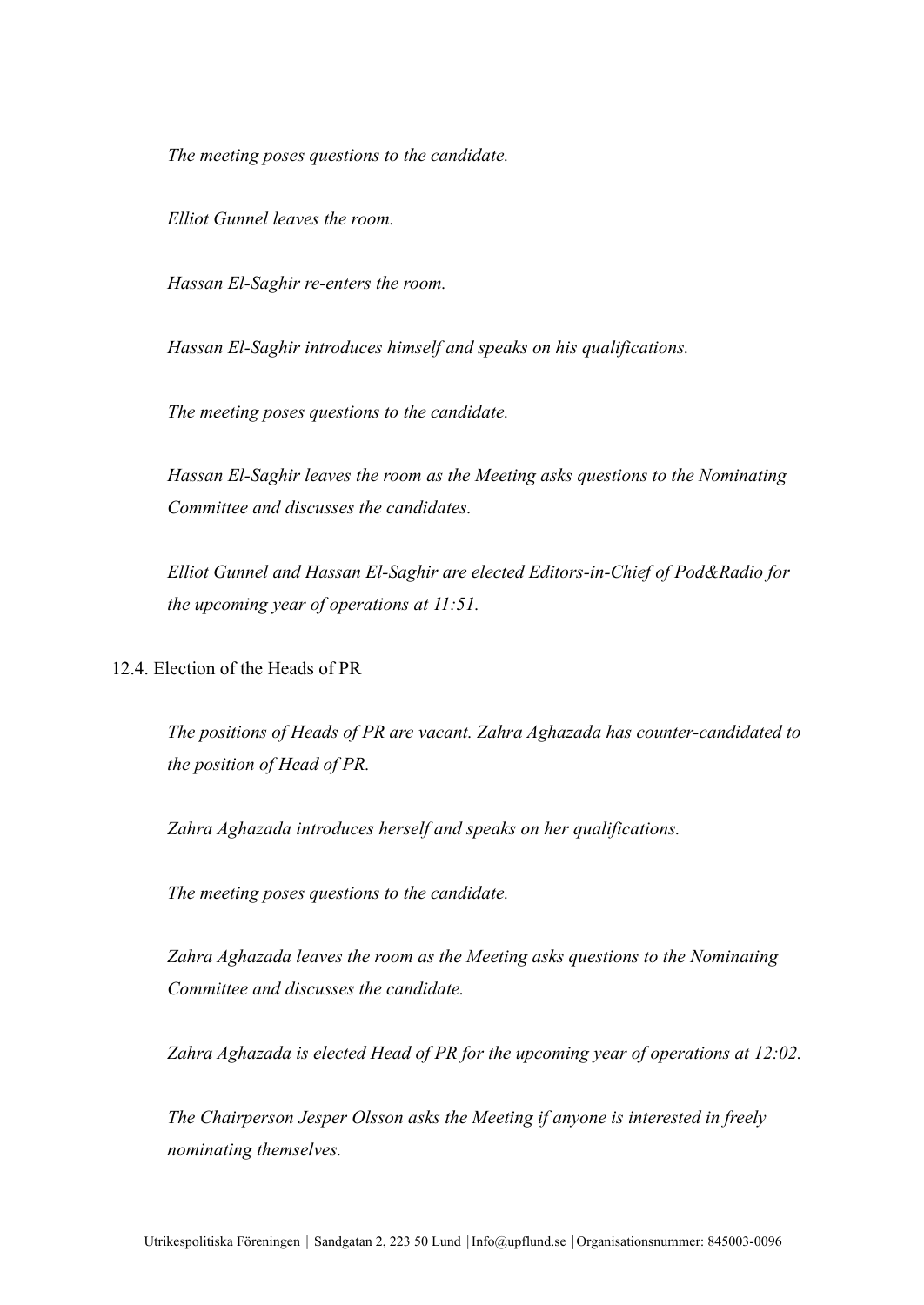*The President Henrietta Kulleborn proposes to keep the vacant position vacant, and to let the board elect someone to the position without another decision.*

*Passed at 12:06.*

12.5. Election of the Editor-in-Chief of Webzine

*One position as Editor-in-Chief of Webzine is vacant.*

*Damla Akkademik presents the nominated candidate Julia Hampel for the position of Editor-in-Chief of Webzine for the upcoming year of operations.*

*Julia Hampel introduces herself and speaks on her qualifications.*

*The meeting poses questions to the candidate.*

*Julia Hampel leaves the room as the Meeting asks questions to the Nominating Committee and discusses the candidate.*

*Julia Hampel is elected Editor-in-Chief of Webzine at 12:17.*

*The Chairperson Jesper Olsson asks the Meeting if anyone is interested in freely nominating themselves.*

*Helene Witte freely nominates herself to the position of Editor-in-Chief of Webzine.*

*Helene Witte introduces herself and speaks on her qualifications.*

*The meeting poses questions to the candidate.*

*Helene Witte leaves the room as the Meeting asks questions to the Nominating Committee and discusses the candidate.*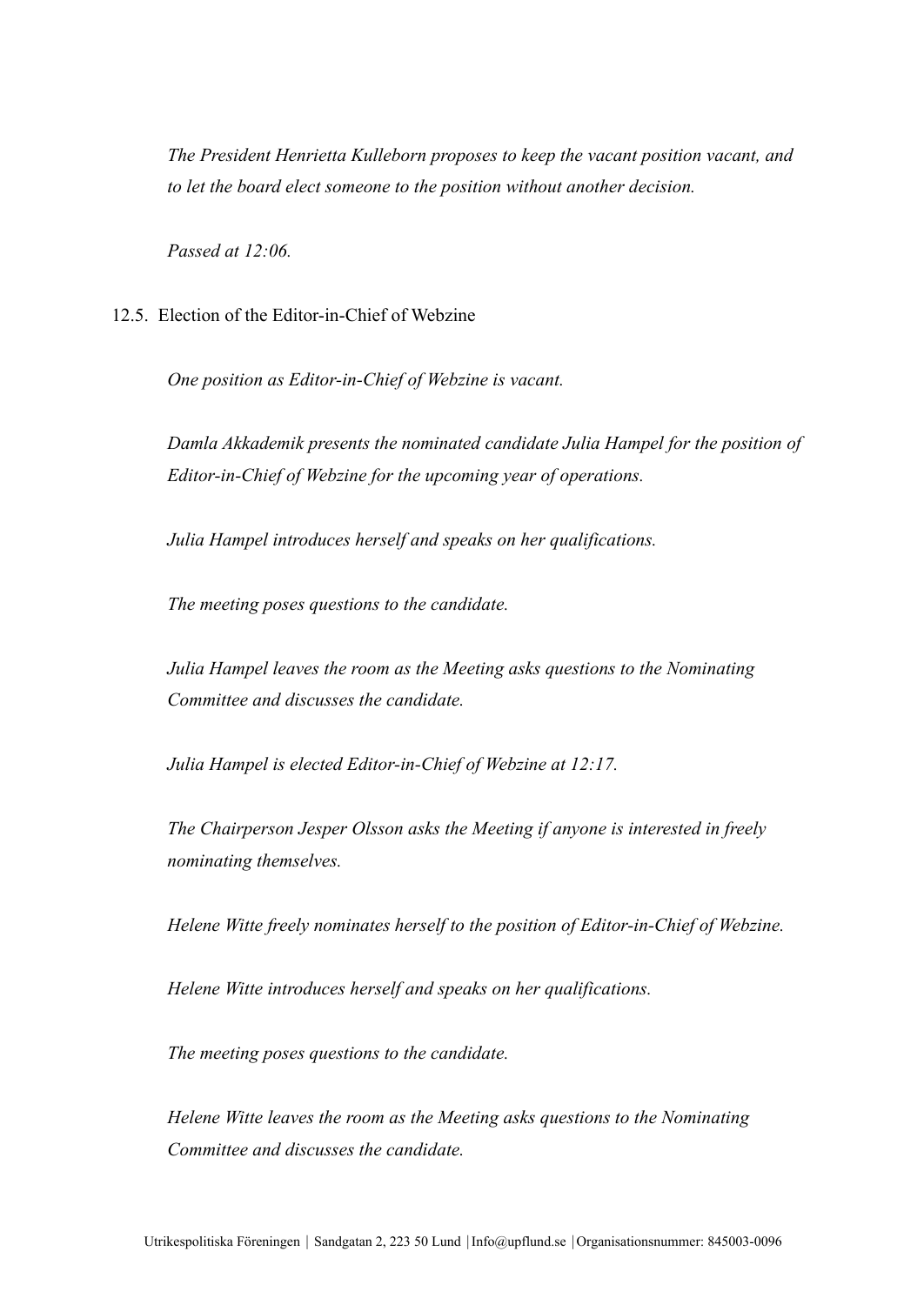*Helene Witte is elected Editor-in-Chief of Webzine at 12:22.*

## **(The Chairperson Jesper Olsson declares the meeting adjourned for a break at 12:23)**

## **(The Chairperson Jesper Olsson declares the meeting re-opened at 13:33)**

12.6. Election of the Heads of Travel

*Cajsa Aronsson and Nora Eliassen have been nominated for the position as Heads of Travel for the upcoming year of operations.*

*Laila Sasivarevic has decided to counter-candidate for the position as Head of Travel for the upcoming year of operations.*

*Gabriella Gut presents the nominated candidates Cajsa Aronsson and Nora Eliassen for the positions as Heads of Travel.*

*Nora Eliassen and Laila Sasivarevic leaves the room during the presentation of Cajsa Aronsson.*

*Cajsa Aronsson introduces herself and speaks on her qualifications.*

*The meeting poses questions to the candidate.*

*Cajsa Aronsson leaves the room.*

*Nora Eliassen re-enters the room.*

*Nora Eliassen introduces herself and speaks on her qualifications.*

*The meeting poses questions to the candidate.*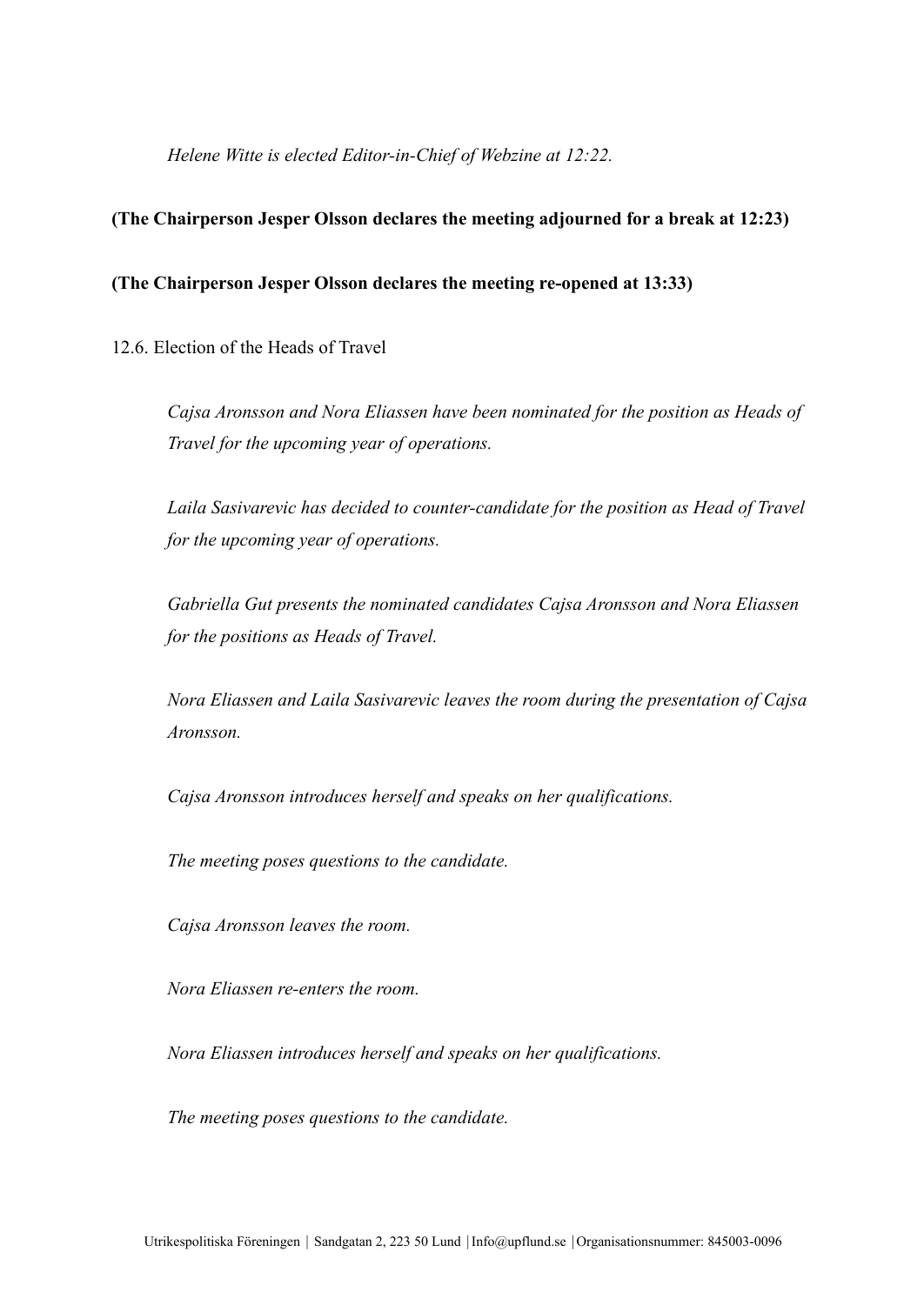*Nora Eliassen leaves the room.*

*Laila Sasivarevic introduces herself and speaks on her qualifications.*

*The meeting poses questions to the candidate.*

*Laila Sasivarevic leaves the room and the Meeting asks questions to the Nominating Committee and discusses the candidates.*

**(The Chairperson Jesper Olsson declares the meeting adjourned for a break to allow the vote counters sufficient time to count the votes at 14:26)**

**(The Chairperson Jesper Olsson declares the meeting re-opened at 14:40)**

*Through a secret ballot vote Nora Eliassen and Laila Sasivarevic are elected Heads of Travel at 14:41.*

12.7. Election of the Heads of Lecture

*Ana Caselles Calle, Love Kirkegaard and Sara Friman have been nominated for the positions as Heads of Lecture for the upcoming year of operations.*

*Gabriella Gut presents the nominated candidates for the positions as Heads of Lecture for the upcoming year of operations.*

*Love Kirkegaard and Sara Friman leave the room during the election of Ana Caselles Calle.*

*Ana Caselles Calle introduces herself and speaks on her qualifications.*

*The meeting poses questions to the candidate.*

*Ana Caselles Calle leaves the room.*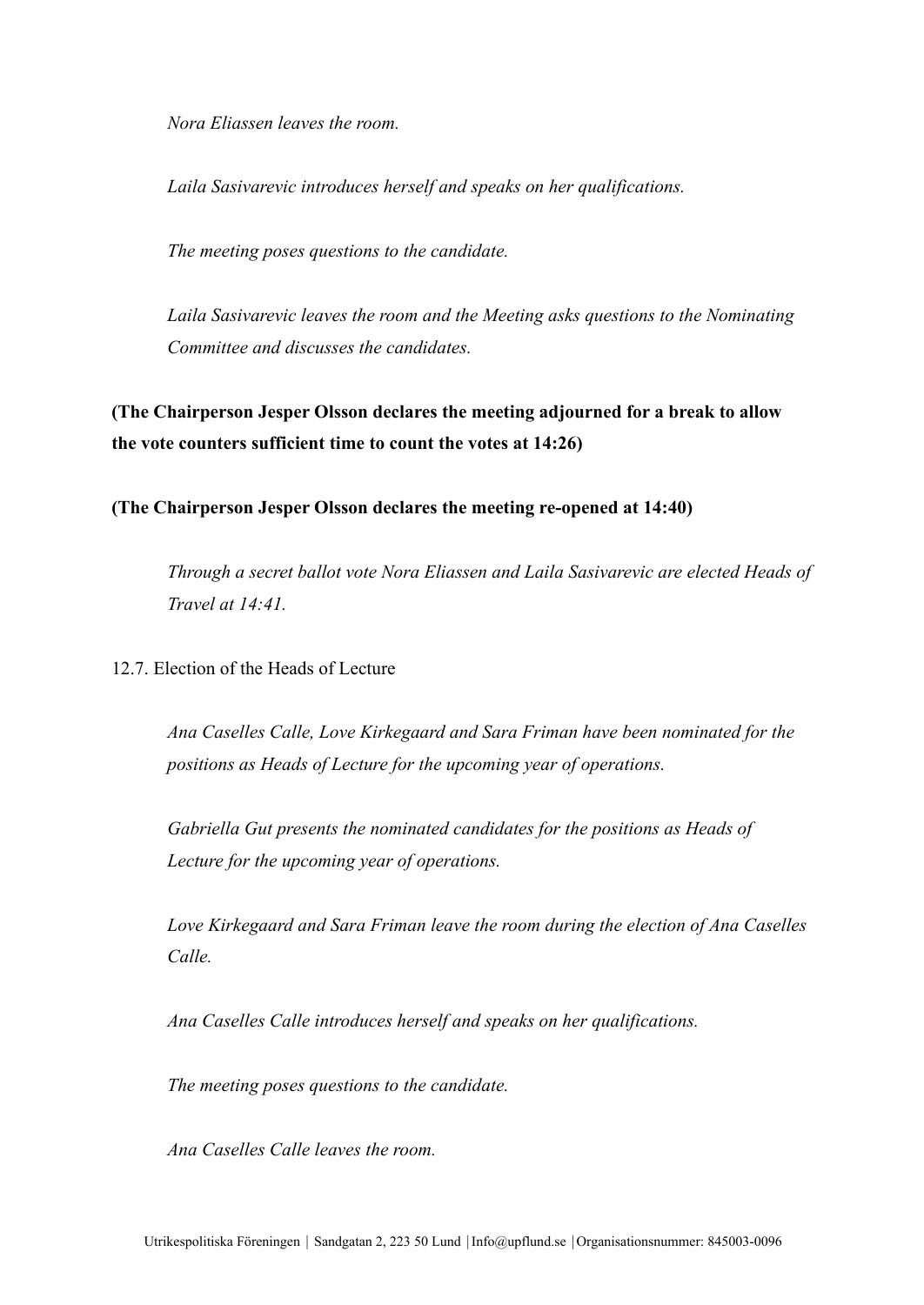*Love Kirkegaard re-enters the room.*

*Love Kirkegaard introduces himself and speaks on his qualifications.*

*The meeting poses questions to the candidate.*

*Love Kirkegaard leaves the room.*

*Sara Friman re-enters the room.*

*Sara Friman introduces herself and speaks on her qualifications.*

*The meeting poses questions to the candidate.*

*Sara Friman leaves the room as the Meeting asks questions to the Nominating Committee and discusses the candidates.*

*Ana Caselles Calle, Love Kirkegaard and Sara Friman are elected Heads of Lecture for the upcoming year of operations at 15.18.*

*The electoral roll is updated to 31 at 15:19.*

12.8. Election of the Editor-in-Chief of Magazine

*The positions as Editors-in-Chief of Magazine are vacant.*

*The Chairperson Jesper Olsson asks the Meeting if anyone is interested in freely nominating themselves.*

*The President Henrietta Kulleborn proposes to keep the vacant position vacant, and to let the board elect someone to the position without another decision.*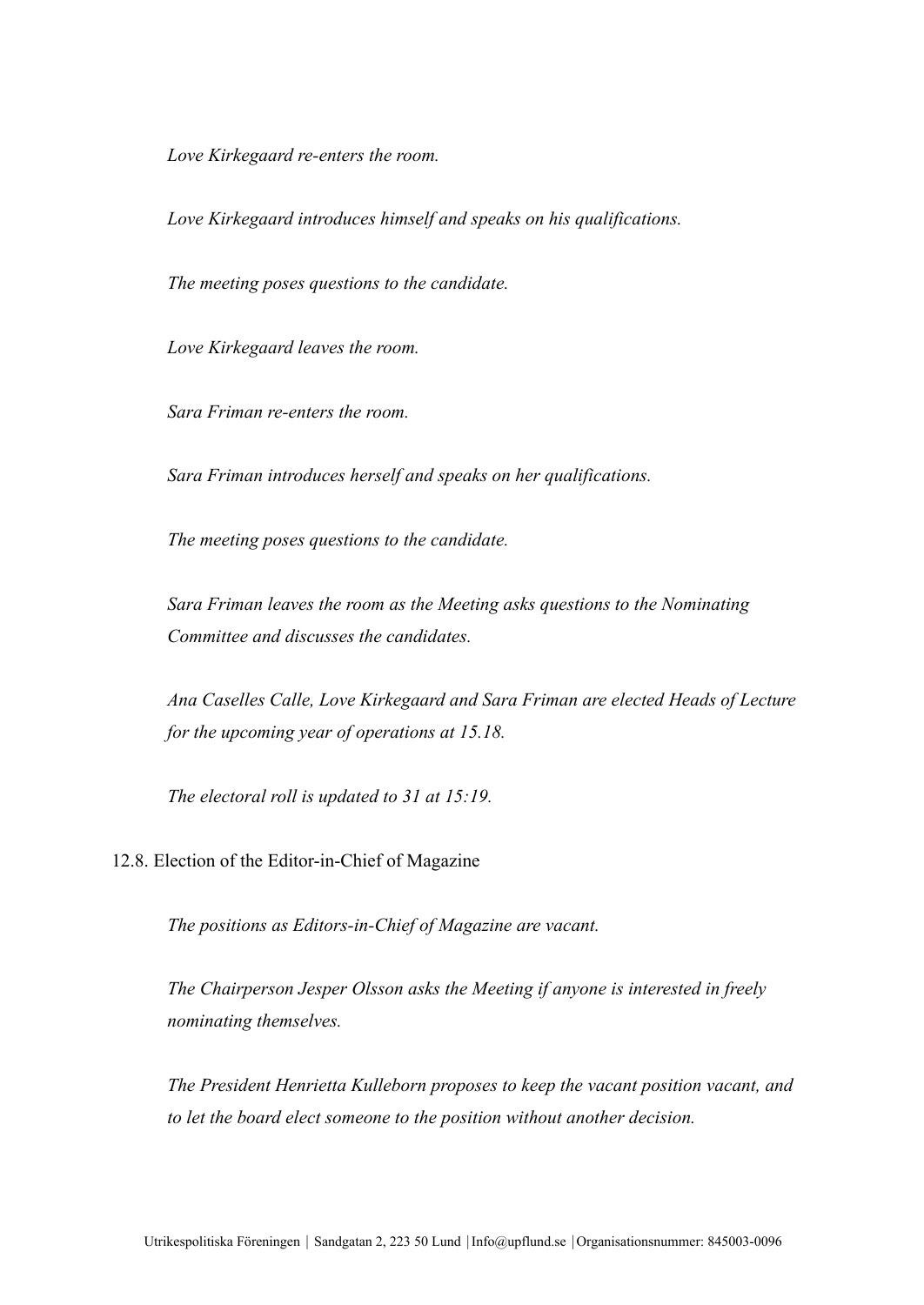*Passed at 15:20.*

13. Election of the Association's Vice President for the upcoming year of operations.

*The position as Vice President is vacant.*

*The Chairperson Jesper Olsson asks the Meeting if anyone is interested in freely nominating themselves.*

*Danial Sohail freely nominates himself to the position of Vice President for the upcoming year of operations.*

*Danial Sohail introduces himself and speaks on his qualifications.*

*The meeting poses questions to the candidate.*

*Danial Sohail leaves the room as the Meeting asks questions to the Nominating Committee and discusses the candidate.*

*The President Henrietta Kulleborn proposes to vote through a secret ballot.*

*Passed at 15:57.*

*Danial Sohail is not elected as Vice President for the upcoming year of operations at 16:14.*

*Henrietta Kulleborn proposes to keep the vacant position vacant, and to let the board elect someone to the position without another decision.*

*Passed at 16:14.*

14. Election of the Association's representative to the Swedish Association of International Affairs (UFS) for the upcoming year of operations.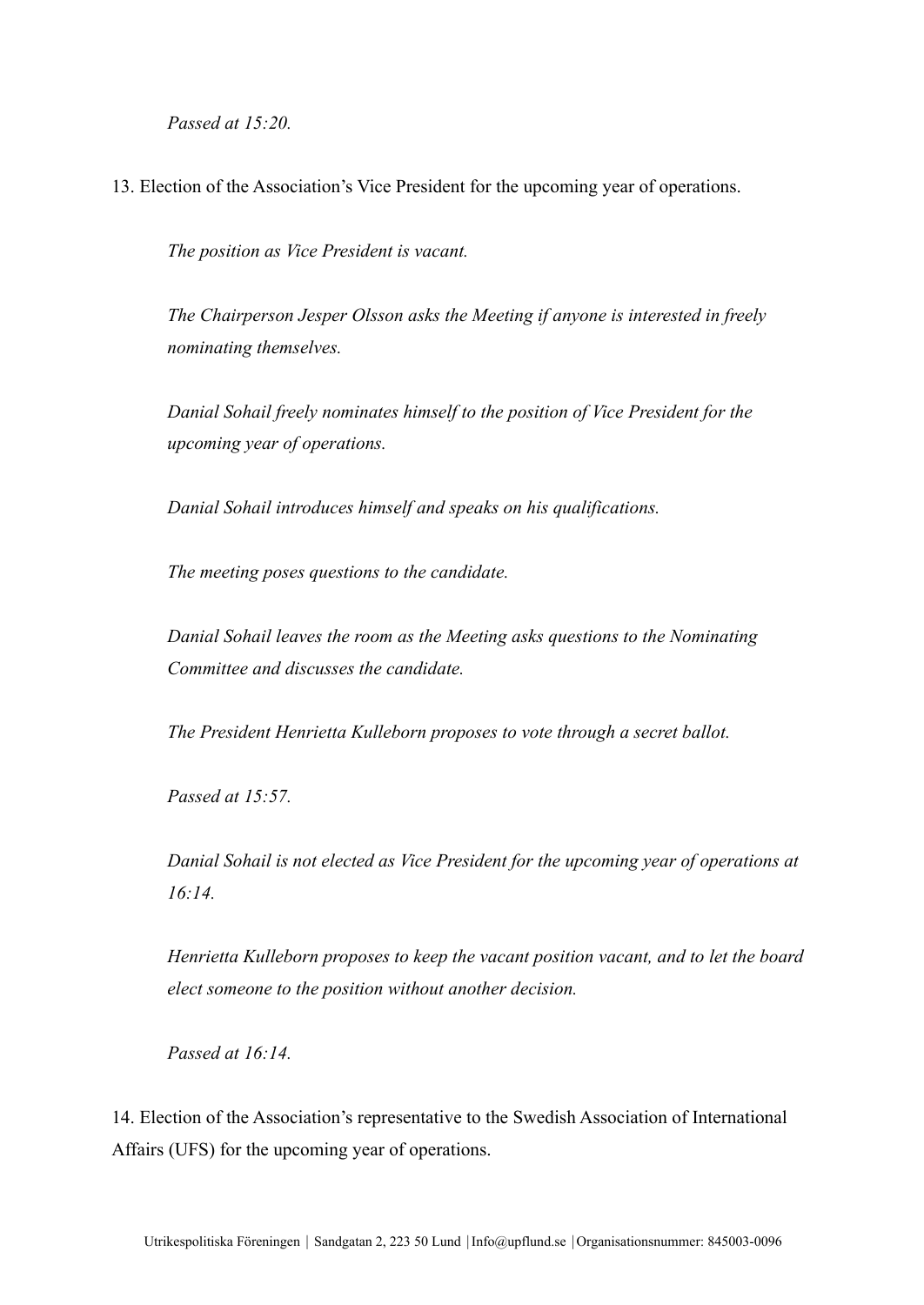*The position as UFS Representative is vacant.*

*The Chairperson Jesper Olsson asks the Meeting if anyone is interested in freely nominating themselves.*

*The President Henrietta Kulleborn proposes to keep the vacant position vacant, and to let the board elect someone to the position without another decision.*

*Passed at 16:17.*

15. Election of Trustees

15.1. Election of Auditor(s) for the upcoming year of operations.

*The position as Auditor is vacant.*

*The Chairperson Jesper Olsson asks the Meeting if anyone is interested in freely nominating themselves.*

*Due to the auditor being a supervisor of the board's actions, the board should not be the entity electing an auditor. Proposal to leave the position of auditor vacant for the Annual Meeting to elect.*

*Passed at 16.25.*

15.2. Election of Chairperson of the Nomination Committee

*The position as Chairperson of the Nomination Committee is vacant.*

*The Chairperson Jesper Olsson asks the Meeting if anyone is interested in freely nominating themselves.*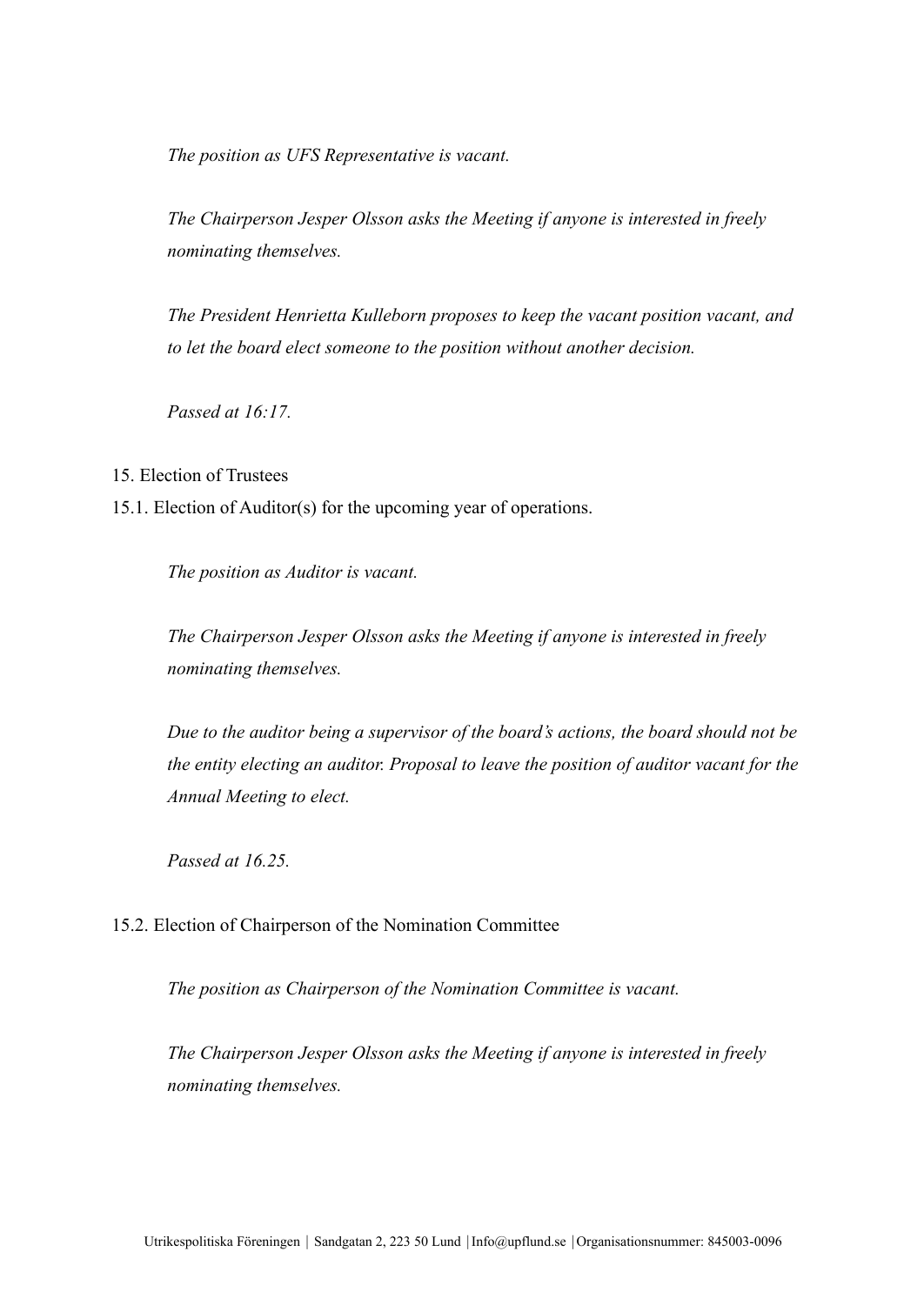*The President Henrietta Kulleborn proposes to keep the vacant position vacant, and to let the board elect someone to the position without another decision.*

*Passed at 16:30.*

15.3. Election of Members of the Nomination Committee

*The positions as Members of the Nomination Committee are vacant.*

*The Chairperson Jesper Olsson asks the Meeting if anyone is interested in freely nominating themselves.*

*The President Henrietta Kulleborn proposes to keep the vacant position vacant, and to let the board elect someone to the position without another decision.*

*Passed at 16:31.*

15.4. Election of Alternative Members of the Nomination Committee

*The positions as Alternative Members of the Nomination Committee are vacant.*

*The Chairperson Jesper Olsson asks the Meeting if anyone is interested in freely nominating themselves.*

*The president Henrietta Kulleborn proposes to keep the vacant position vacant, and to let the board elect someone to the position without another decision.*

*Passed at 16:32.*

15.5. Election of Sexual Harassment Contact Person for the upcoming year of operations.

*The position as Sexual Harassment Contact Person is vacant.*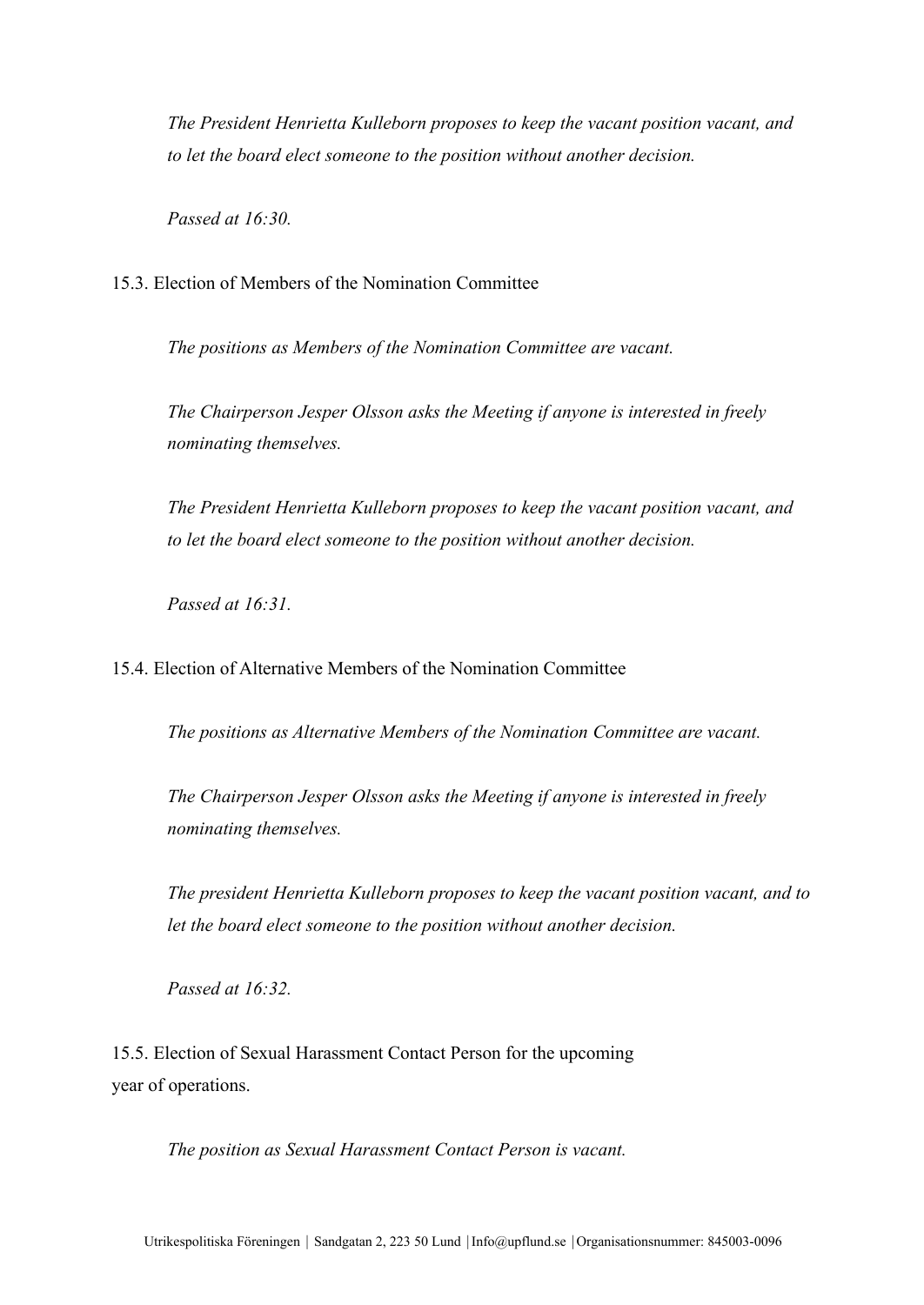*The Chairperson Jesper Olsson asks the Meeting if anyone is interested in freely nominating themselves.*

*Elliot Gunnel freely nominates himself to the role of Sexual Harassment Contact Person for the upcoming year of operations.*

*Elliot Gunnel is elected to the role of Sexual Harassment Contact Person for the upcoming year of operations at 16:33.*

Due to Chairperson Jesper Olsson being up for election in the upcoming point, Karolina Boyoli is elected chair at 16:34.

15.6. Election of Senior Collegium Group Members

*Gabriella Gut presents the nominated candidates Henrietta Kulleborn and Soha Kadhim for the positions of Senior Collegium Group Members.*

*Jesper Olsson has issued a counter-candidacy for the position of Senior Collegium Group Member.*

*Soha Kadhim and Jesper Olsson leave the room during the presentation of Henrietta Kulleborn.*

*Henrietta Kulleborn introduces herself and speaks on her qualifications.*

*The meeting poses questions to the candidate.*

*Henrietta Kulleborn leaves the room.*

*Soha Kadhim re-enters the room.*

*Soha Kadhim introduces herself and speaks on her qualifications.*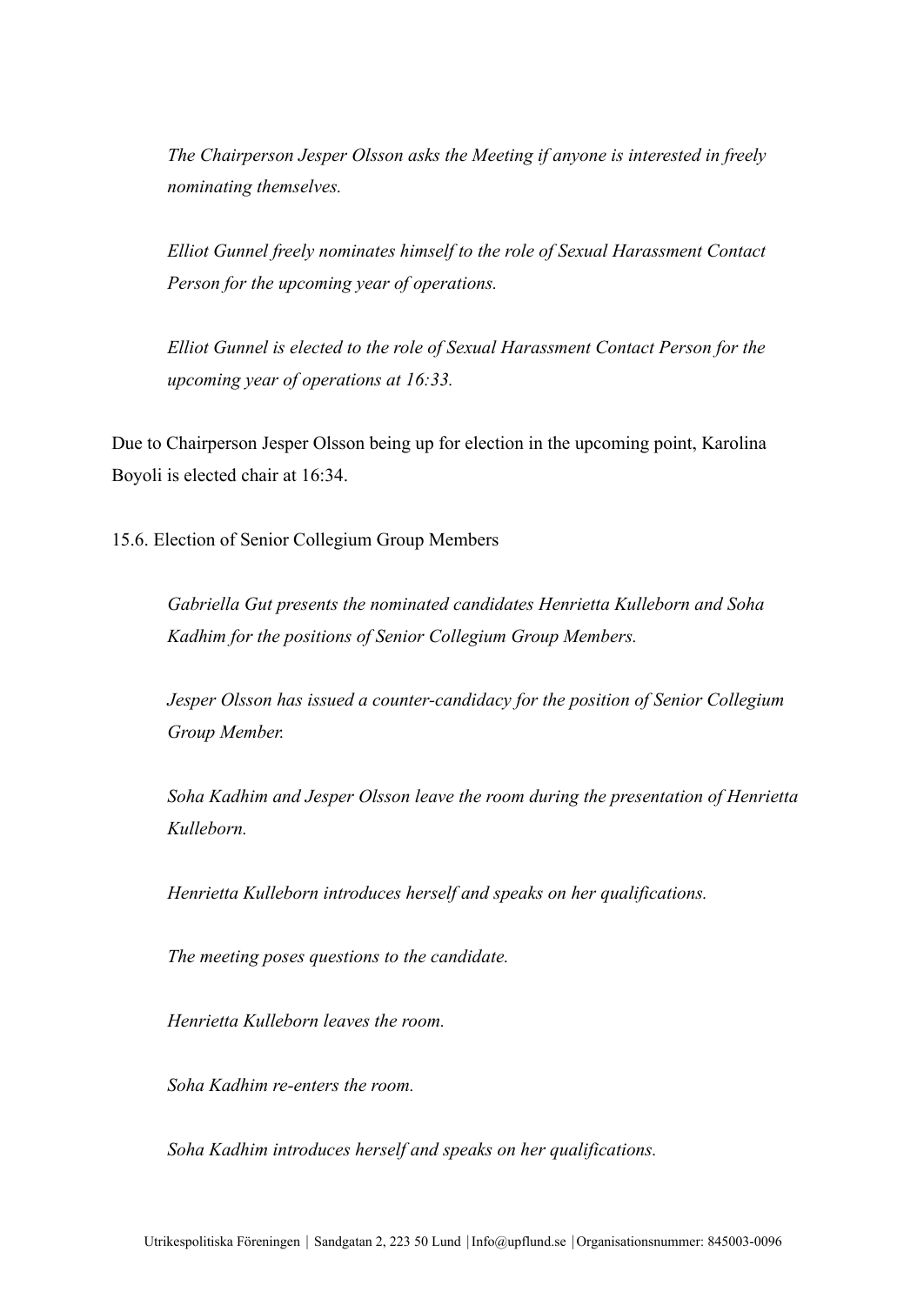*The meeting poses questions to the candidate.*

*Soha Kadhim leaves the room.*

*Jesper Olsson re-enters the room.*

*Jesper Olsson introduces himself and speaks on his qualifications.*

*The meeting poses questions to the candidate.*

*Jesper Olsson leaves the room as the Meeting asks questions to the Nominating Committee and discusses the candidates.*

*Henrietta Kulleborn, Soha Kadhim and Jesper Olsson are elected as Senior Collegium Group Members at 16:48.*

*There are two vacant positions.*

*Karolina Boyoli asks the Meeting if there are any members interested in freely nominating themselves.*

*Ismar Didic nominates himself to the position of Senior Collegium Group Member.*

*Ismar Didic introduces himself and speaks on his qualifications.*

*The meeting poses questions to the candidate.*

*Ismar Didic leaves the room as the Meeting asks questions to the Nominating Committee and discusses the candidate.*

*Ismar Didic is elected as Senior Collegium Group Member at 16:52.*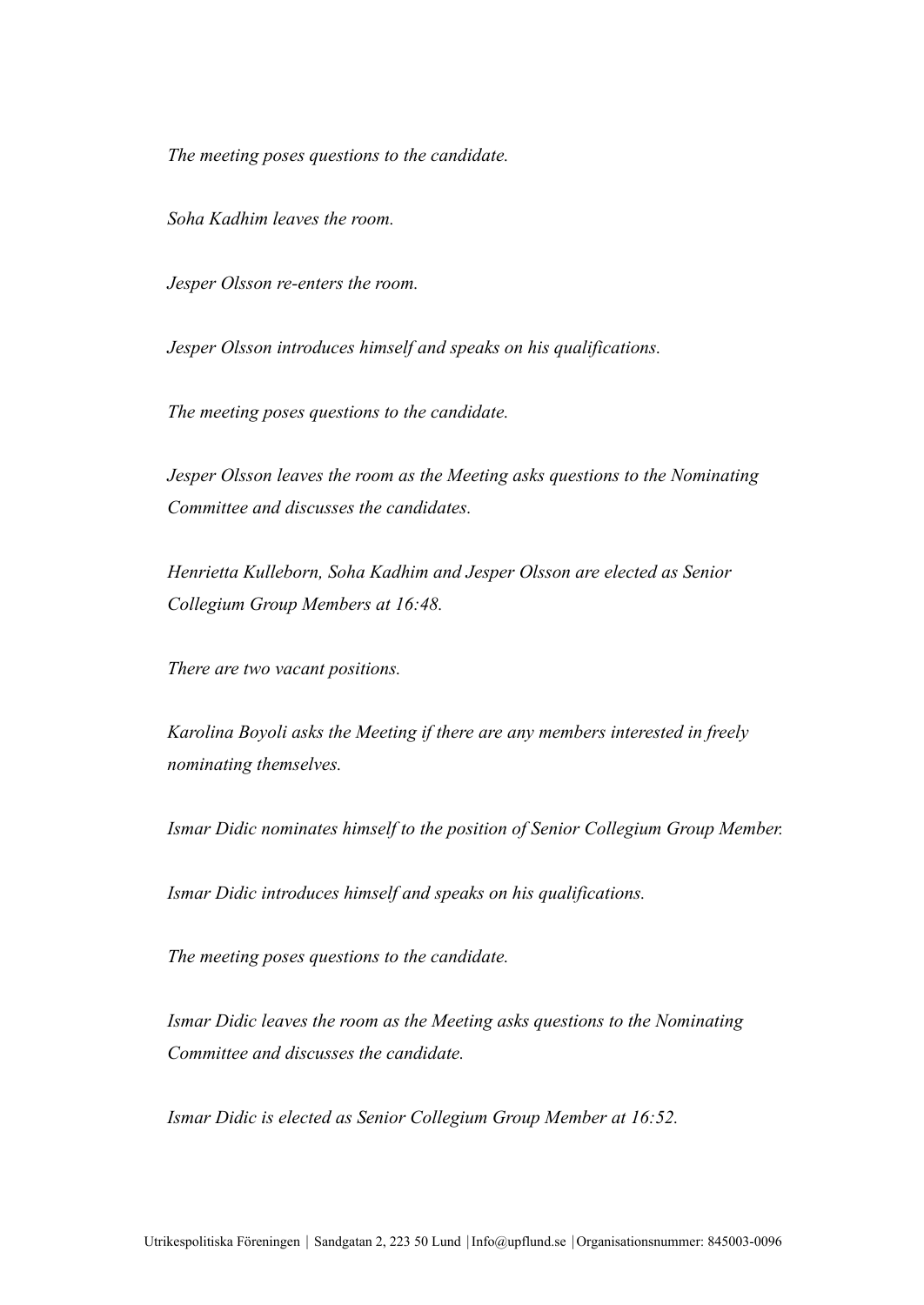*Henrietta Kulleborn proposes to keep the final vacant position vacant, and to let the board elect someone to the position without another decision.*

*Passed at 16:55.*

Jesper Olsson is re-elected as Chairperson at 16:55.

16. Consideration of Proposals

16.1. Changing the Length of the Membership (Attachment 7)

*The President Henrietta Kulleborn introduces the proposal and argues in favor of it.*

*The proposal is meant to help deal with the low membership numbers. Instead of just having one year memberships, one, two, or three years will be available.*

*The Meeting discusses the issue.*

*The Board proposes that the Annual Meeting agrees that the following paragraph should be changed in the Statutes.*

*Change § 2.3 in the Statutes from:*

*- The fee must be paid in full when signing up, thereby providing the person membership for a year (365 days).*

*To:*

*- The fee must be paid in full when signing up, thereby providing the person membership for 1, 2, or 3 year(s) (365, 730, or 1,095 days).*

*Passed at 16:59.*

16.2. Adding Chief Recruiters to the Rules and Regulations (Attachment 8)

*The President Henrietta Kulleborn introduces the proposal and argues in favor of it.*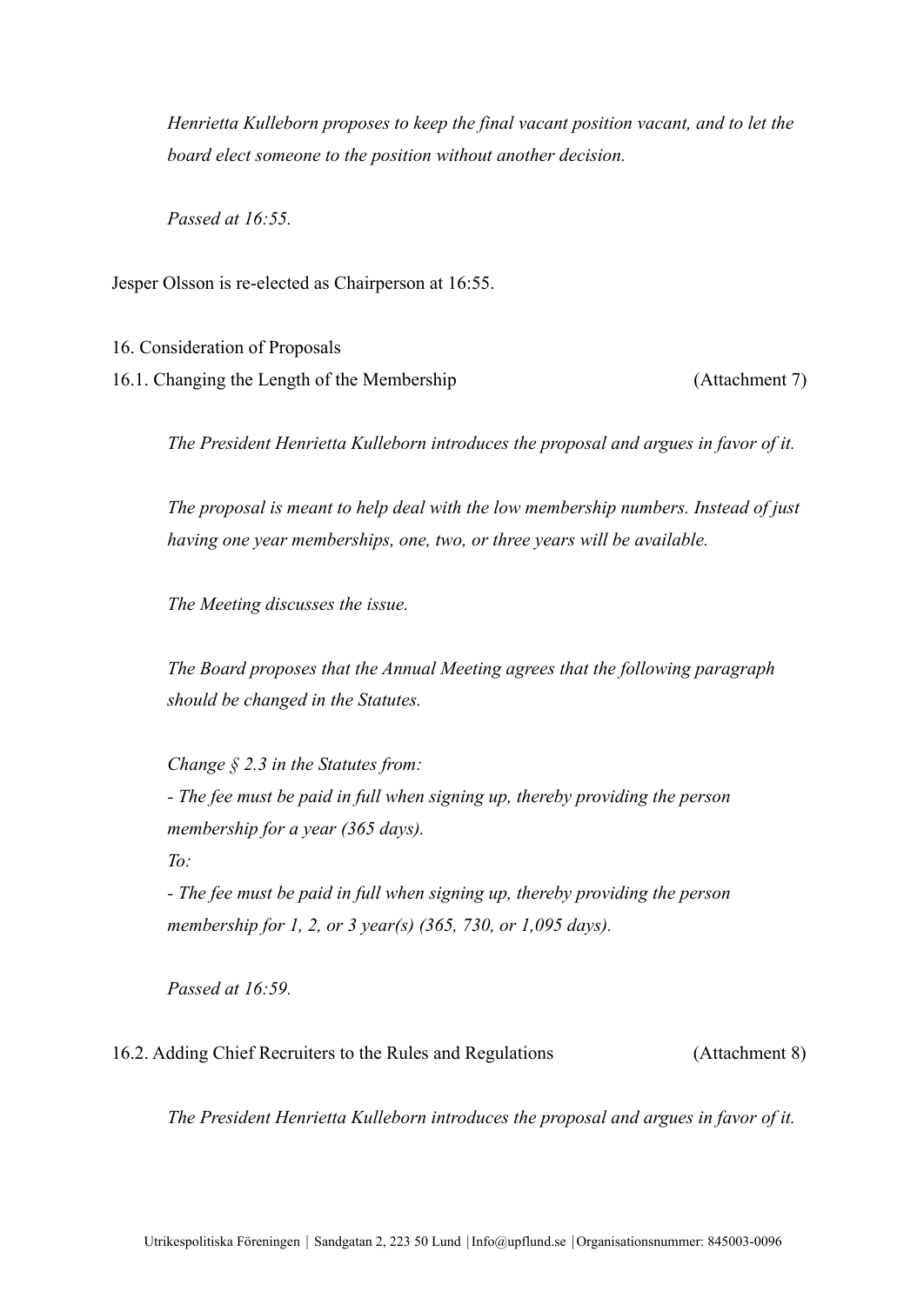*Chief Recruiters will now help the board in recruiting new members. They are meant to be visible throughout Lund University to make UPF Lund more visible.*

*The Meeting discusses the issue.*

*The proposal is as follows:*

*We propose that the Board agrees that the following section should be added to the Rules and Regulations, and that this same proposal is sent as a joint motion from the Board to the Annual Election Meeting.*

*6.6 Instructions for the Chief Recruiters*

*The Chief Recruiters works with the recruitment of new members to the Association and answer to the Board. They are elected at a Board Meeting at the beginning of the operational year and assumes their roles for the following operational year. This position is held by two (2) individuals.*

*§ 1 The Chief Recruiters are obligated to:*

*- Aide the Board in their recruitment efforts,*

*- Promote the Association around campus at least three (3) a semester,*

*- Be informed about how the Association and its committees works,*

*§ 2 The Chief Recruiters are responsible for:*

*- Keeping themselves informed about the different events going on in the Association,*

*- Regularly update the Board about their progress,*

*- Help with the coordination of class room visits,*

*- Think of new ways of recruiting members and inform the Board about these ideas.*

*§ 3 In the case of resignation inform the President of their decision. A new Chief Recruiter will then be by-elected at a Board Meeting.*

*Due to an odd formulation in the original proposal, the Chairperson Jesper Olsson issues a counter-proposal without that formulation.*

*The counter-proposal is as follows:*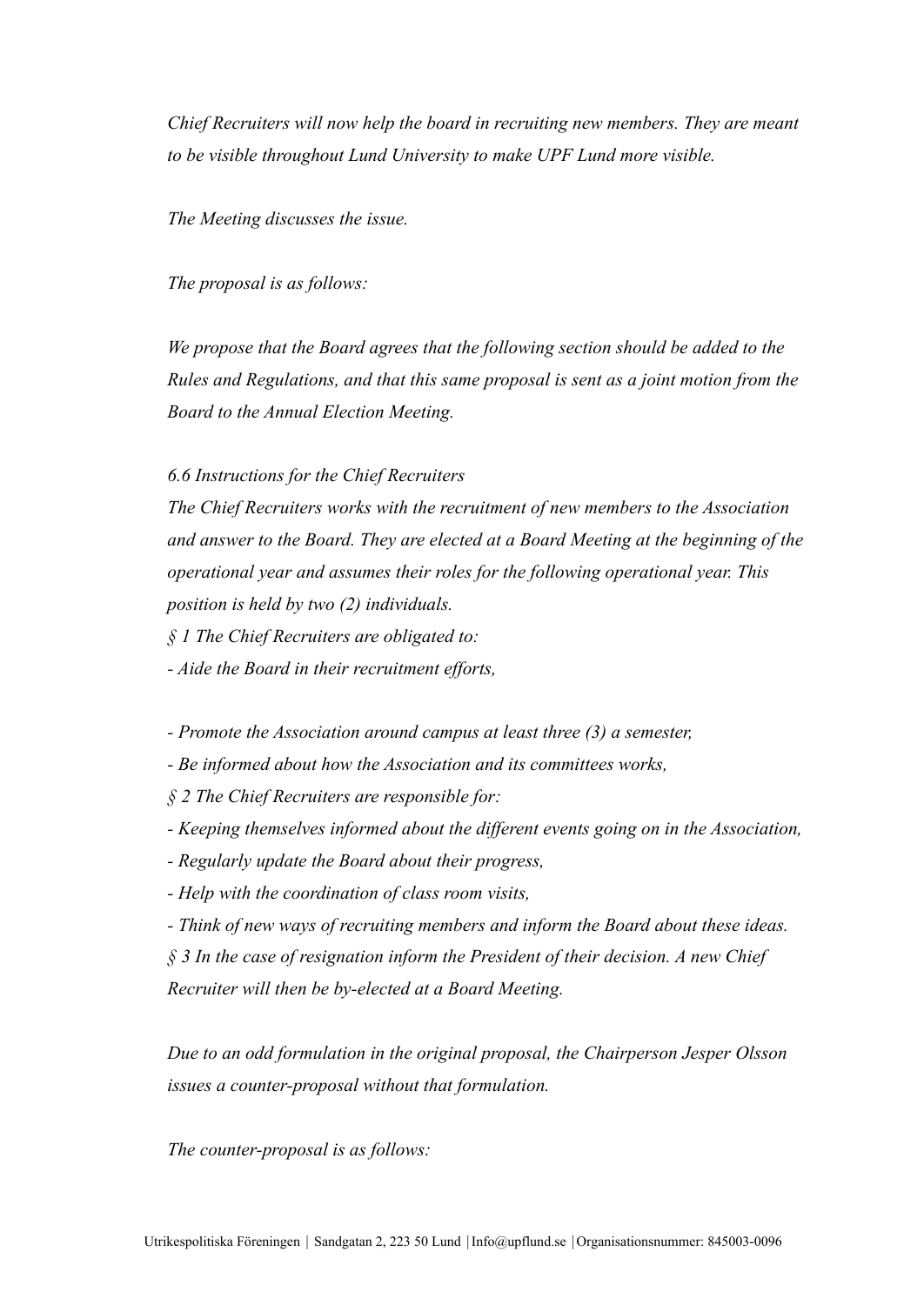*Jesper Olsson proposes that the Annual Election Meeting approves of adding the following section to the Rules and Regulations.*

#### *6.6 Instructions for the Chief Recruiters*

*The Chief Recruiters works with the recruitment of new members to the Association and answer to the Board. They are elected at a Board Meeting at the beginning of the operational year and assumes their roles for the following operational year. This position is held by two (2) individuals.*

*§ 1 The Chief Recruiters are obligated to:*

*- Aide the Board in their recruitment efforts,*

*- Promote the Association around campus at least three (3) a semester,*

*- Be informed about how the Association and its committees works,*

*§ 2 The Chief Recruiters are responsible for:*

*- Keeping themselves informed about the different events going on in the Association,*

*- Regularly update the Board about their progress,*

*- Help with the coordination of class room visits,*

*- Think of new ways of recruiting members and inform the Board about these ideas.*

*§ 3 In the case of resignation inform the President of their decision. A new Chief Recruiter will then be by-elected at a Board Meeting.*

*The President Henrietta Kulleborn merges the initial proposal with the counter-proposal.*

*Passed at 17:04.*

# 16.3. Establishing a Working Group for Recruitment (Attachment 9)

*The President Henrietta Kulleborn introduces the proposal and argues in favor of it.*

*The Meeting discusses the issue.*

*The proposal is as follows:*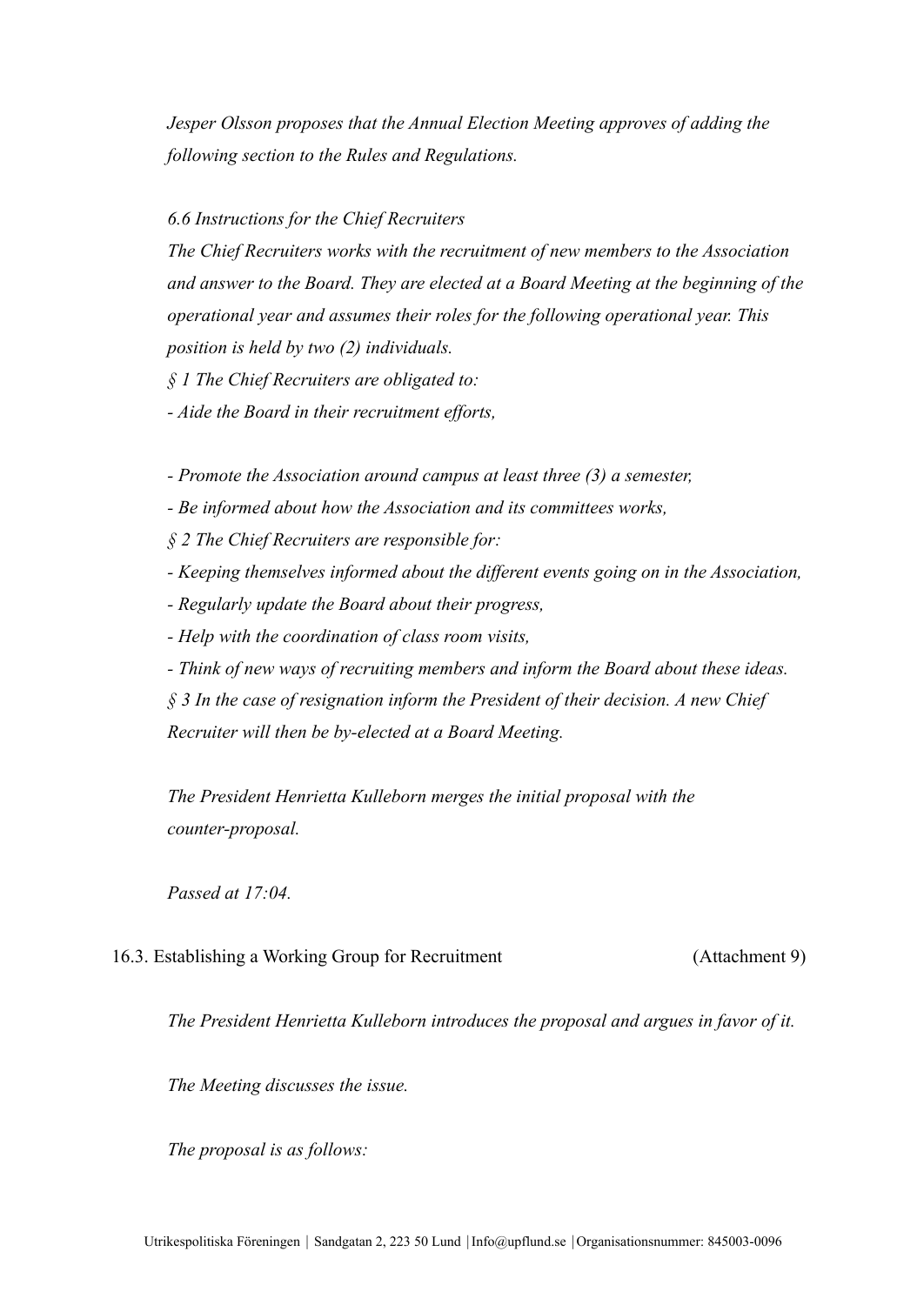*We propose that the Board agrees that the following changes are made to the Rules and Regulations, and that this same proposal is sent as a joint motion from the Board to the Annual Meeting*

*1. Take away the following points from section 3.1" Instructions for President" under § 6:*

*- Make sure that the Association has a recruitment strategy for the operational year, - Make sure Get Active events are organized and that UPF are present at fairs during the academic year,*

*2. Take away the following points from section 3.2 "Instructions for the Vice President" under § 4:*

*- Make sure that the Association has a recruitment strategy for the operational year, - Make sure that Get Active events are organized and that UPF has a presence in fairs*

*during the academic year,*

*3. Add a new § to section 3.2 "Instructions for the Vice President" that would state the following:*

*- The Vice President is responsible for coordinating the Association's recruitment. The tasks included are:*

*o Creating a recruitment working group within the Board, consisting of 2-4 board members at the beginning of each operational year,*

- *o Make sure that The Association is present at fairs during the academic year,*
- *o Creating schedules for the recruitment events,*
- *o Coordinating the classroom visits together with the working group,*
- *o Planning the Get Active events for each semester,*
- *o Together with the working group and the Board find new ideas for recruitment*

*Due to an odd formulation in the original proposal, the Chairperson Jesper Olsson issues a counter-proposal without that formulation.*

*The counter-proposal is as follows:*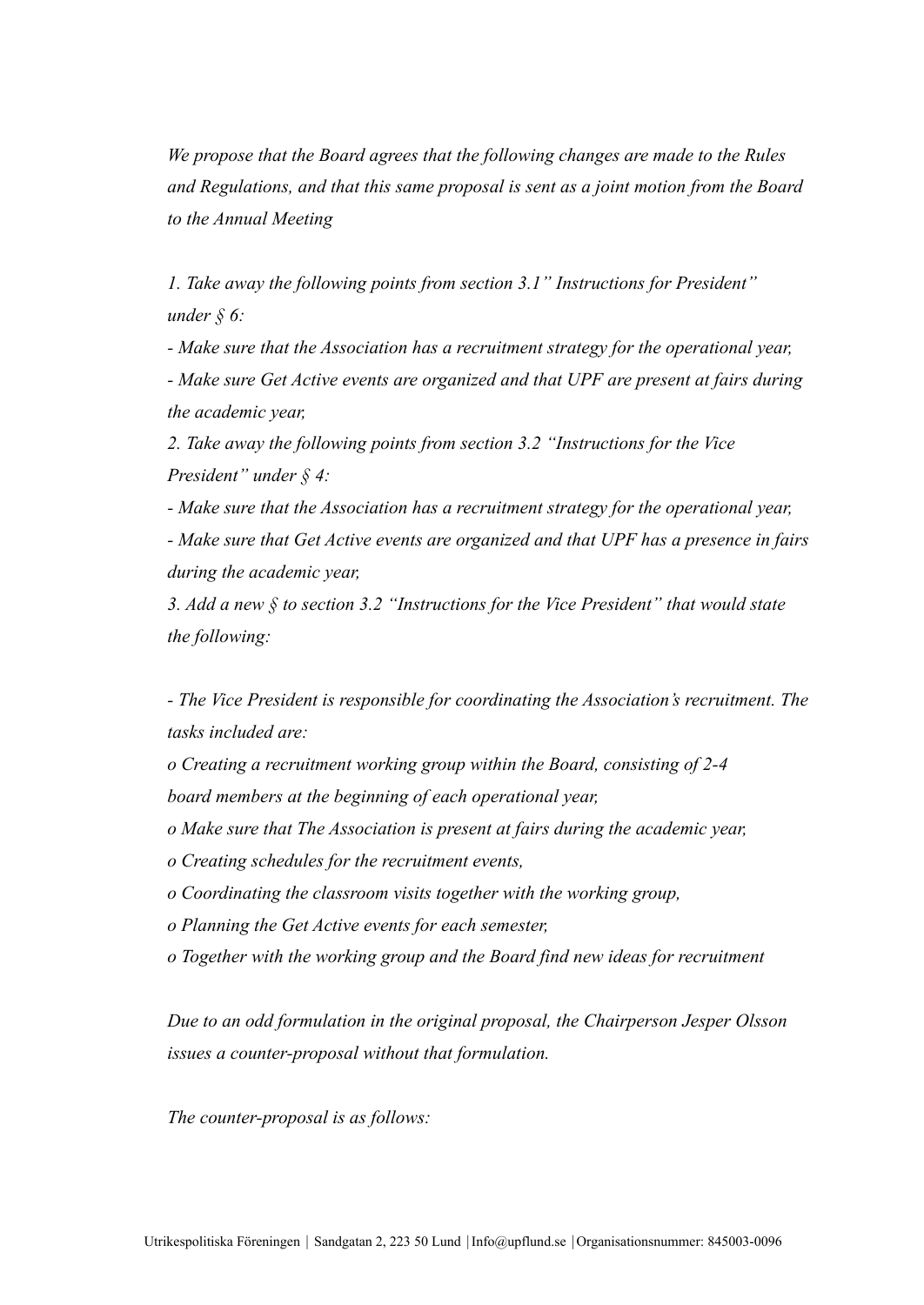*Jesper Olsson proposes that the Annual Election Meeting approves of making the following changes to the Rules and Regulations.*

*1. Take away the following points from section 3.1" Instructions for President" under § 6:*

*- Make sure that the Association has a recruitment strategy for the operational year, - Make sure Get Active events are organized and that UPF are present at fairs during the academic year,*

*2. Take away the following points from section 3.2 "Instructions for the Vice President" under § 4:*

*- Make sure that the Association has a recruitment strategy for the operational year, - Make sure that Get Active events are organized and that UPF has a presence in fairs during the academic year,*

*3. Add a new § to section 3.2 "Instructions for the Vice President" that would state the following:*

*- The Vice President is responsible for coordinating the Association's recruitment. The tasks included are:*

*o Creating a recruitment working group within the Board, consisting of 2-4 board members at the beginning of each operational year,*

*o Make sure that The Association is present at fairs during the academic year,*

*o Creating schedules for the recruitment events,*

*o Coordinating the classroom visits together with the working group,*

*o Planning the Get Active events for each semester,*

*o Together with the working group and the Board find new ideas for recruitment*

*The President Henrietta Kulleborn merges the initial proposal with the counter-proposal.*

*Passed at 17:06*

#### 16.4. The Instatement of a Deputy PR Head (Attachment 10)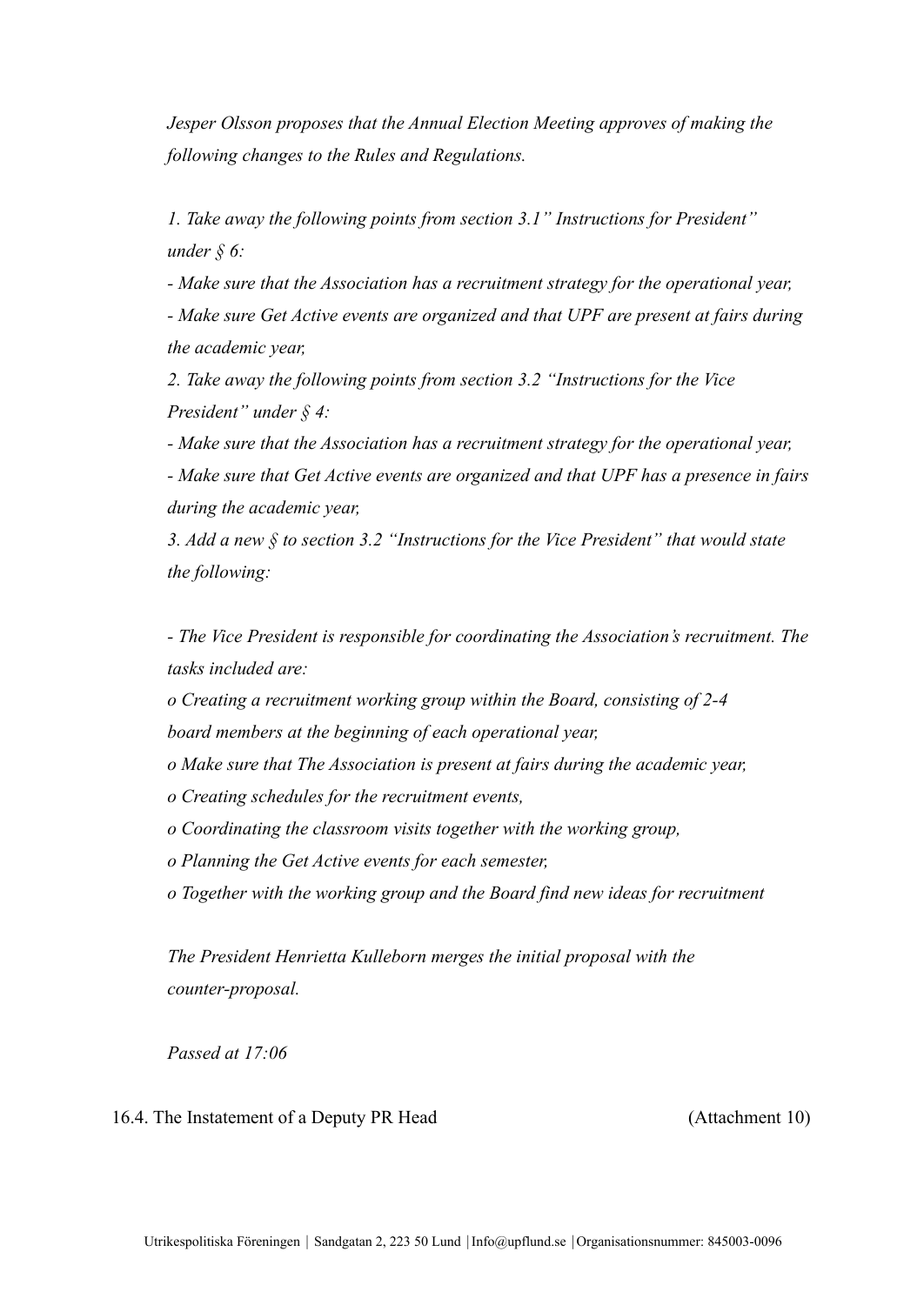*The President Henrietta Kulleborn introduces the proposal and argues in favor of it.*

*The Meeting discusses the issue.*

*The Board propose that the Annual Meeting approves this proposal to instate a Deputy Head of PR, by changing the following in the Rules and Regulations: Change 4.7 in the Rules and Regulations from:*

*- The PR Committee exists to promote the Association and its activities to potential and existing members. The committee is led by two (2) Heads of the Committee. To:*

*- The PR Committee exists to promote the Association and its activities to potential and existing members. The committee is led by two (2) Heads of Committee and one (1) Deputy Head of Committee.*

*And to under 4.7 add a new § 5 between the current § 4 and § 5, stating the following: - The Deputy Head of the PR Committee is obligated to*

- *Be responsible for marketing connected to recruitment*
- *Take over the duties in § 4 in case one of the Heads of PR Committee can not fulfil their duty*

*Passed at 17:10.*

#### 17. Consideration of Motions

17.1. Creating Trustee Positions for the Lecture Committee (Attachment 11)

*Annie Anderek introduces the motion and argues in favor of it.*

*The Meeting discusses the issue.*

*We propose that the Annual Meeting decides to amend the Rules and Regulations to include the following under heading 4.4. The Lecture Committee:*